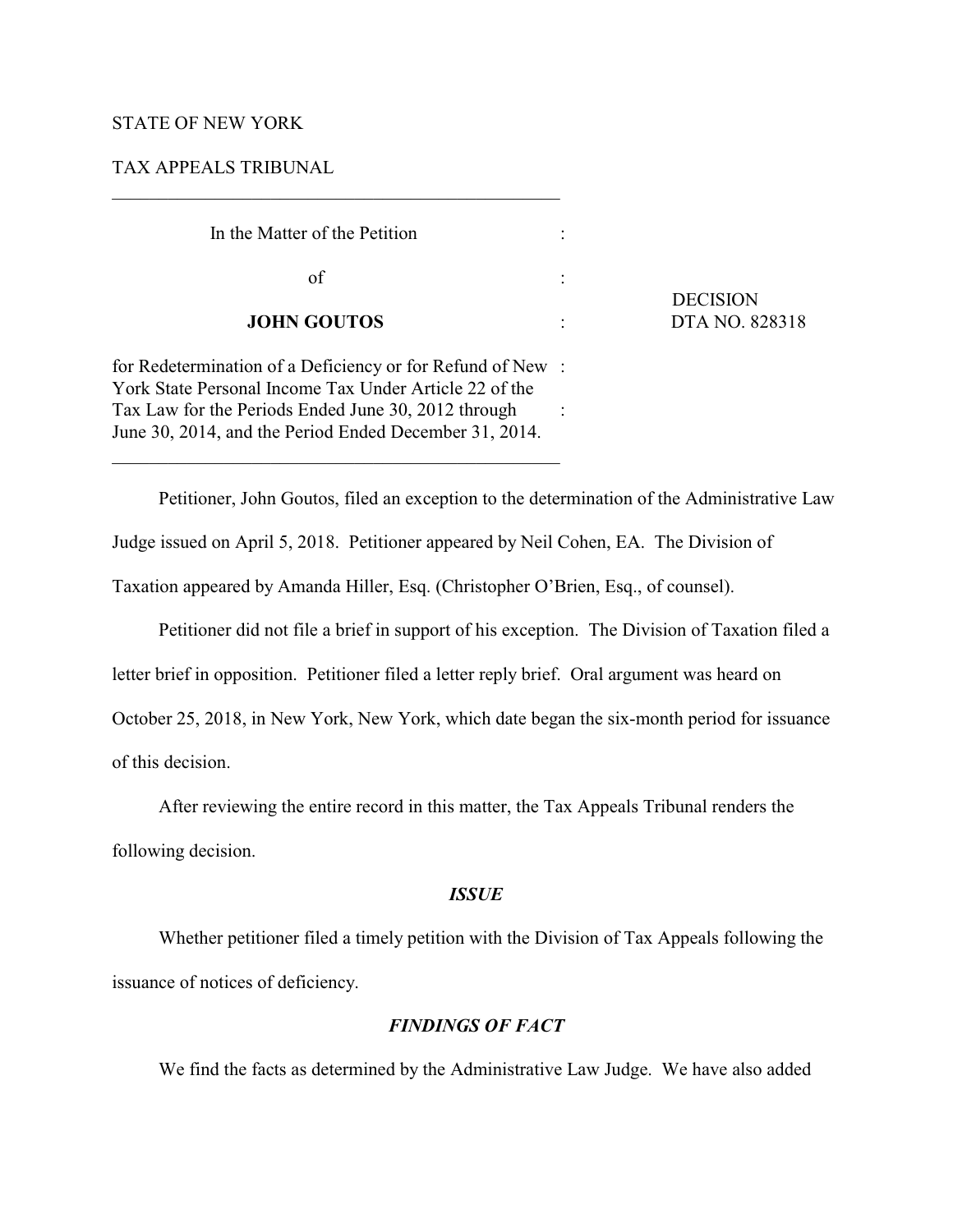additional facts, numbered 12 through 14, to more fully reflect the record. The Administrative Law Judge's findings of fact and the additional findings of fact appear below.

1. On August 14, 2017, petitioner, John Goutos, filed a petition with the Division of Tax Appeals protesting the issuance of the following 11 notices of deficiency issued to petitioner by the Division:

| Assessment ID Number | For Period Ending  |
|----------------------|--------------------|
| L-043911854          | September 30, 2014 |
| L-043911855          | December 31, 2014  |
| L-043911856          | June 30, 2014      |
| L-043911857          | March 31, 2014     |
| L-043911858          | December 31, 2013  |
| L-043911859          | September 30, 2013 |
| L-043911860          | June 30, 2013      |
| L-043911861          | March 31, 2013     |
| L-043911862          | December 31, 2012  |
| L-043911863          | September 30, 2012 |
| L-043911864          | June 30, 2012      |

2. On October 27, 2017, Supervising Administrative Law Judge Herbert M. Friedman, Jr., of the Division of Tax Appeals, issued to petitioner a notice of intent to dismiss petition, on the basis that the petition did not appear to be timely filed. The notice of intent indicated that the notices were issued on November 3, 2015, but that the petition was not filed until August 14, 2017, or 650 days later. There were no other notices attached to the petition.

3. On December 19, 2017, petitioner submitted a copy of a conciliation order dismissing request, dated August 4, 2017, CMS No. 276137, issued by the Bureau of Conciliation and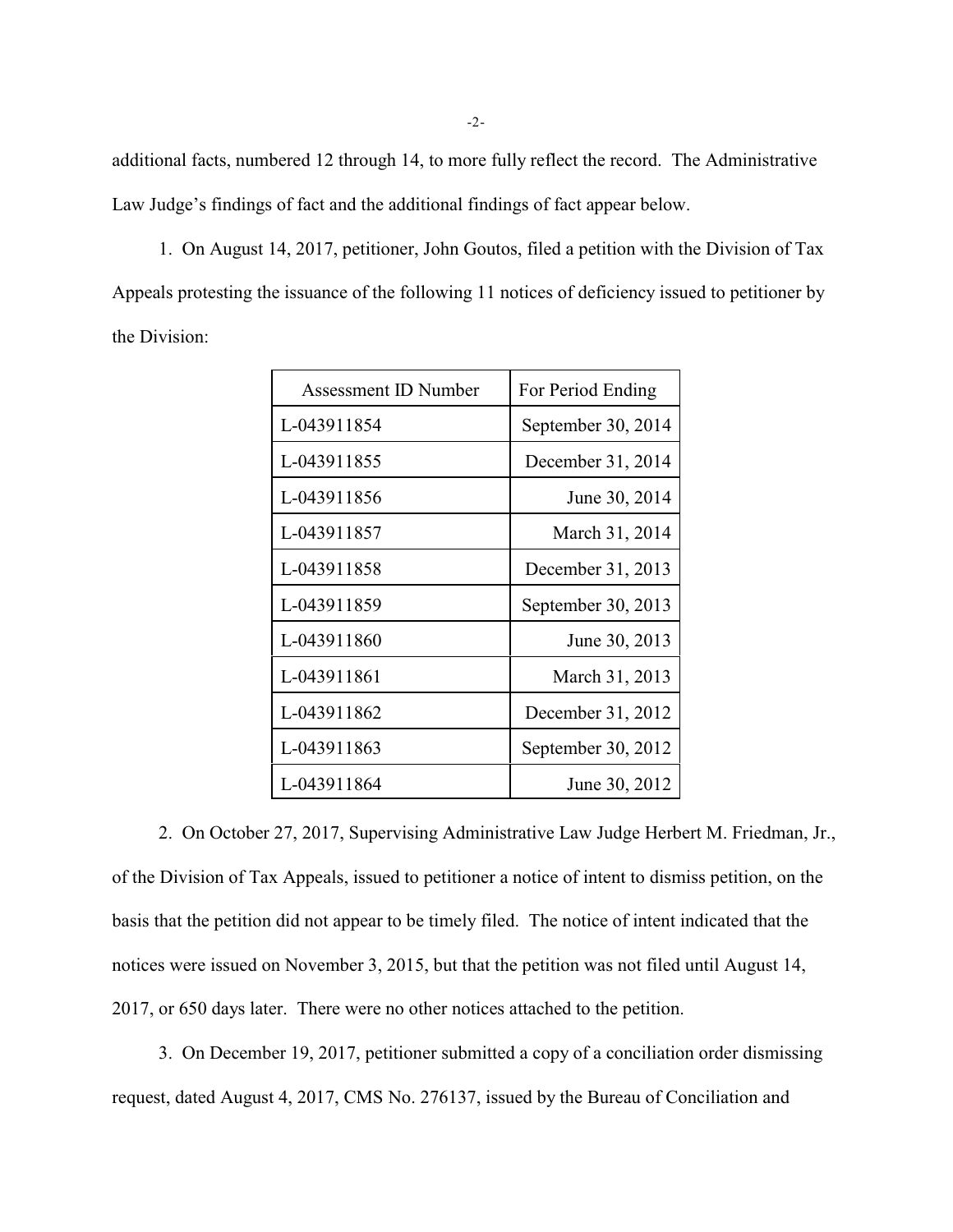Mediation Services (BCMS) for assessment number L-043911854, dismissing the request as untimely. $1$ 

4. In response to the issuance of the notice of intent, the Division submitted the affidavits of Deena Picard and Fred Ramundo, employees of the Division, dated December 6, 2017. The Division also submitted copies of the 10 notices of deficiency issued to petitioner remaining at issue, a copy of the certified mail record (CMR) containing a list of ten notices issued by the Division dated November 3, 2015, and a copy of form IT-201 resident income tax return filed by petitioner for the tax year 2014, reflecting an Astoria, New York, address.

5. The affidavit of Deena Picard, Data Processing Fiscal Systems Auditor 3 and Acting Director of the Management Analysis and Project Services Bureau (MAPS), sets forth the Division's general practice and procedure for processing statutory notices. As the Acting Director of MAPS, the unit responsible for the receipt and storage of CMRs, she is familiar with the Division's Case and Resource Tracking System (CARTS) and the Division's past and present procedures as they relate to statutory notices. Statutory notices are generated from CARTS and are predated with the anticipated date of mailing. Each page of the CMR lists an initial date that is approximately 10 days in advance of the anticipated date of mailing. Following the Division's general practice, this date was manually changed on the first and last page of the CMR in the present case to the actual mailing date of "11/3/15." In addition, as described by Ms. Picard, generally all pages of the CMR are banded together when the documents are delivered into possession of the United States Postal Service (USPS) and remain so when returned to the

-3-

 $1$  The notice of intent to dismiss petition in this matter was rescinded as to notice L-043911854. Petitioner's challenge to L-043911854 has been severed, assigned DTA# 828364, and is not the subject of the decision herein. Any evidence submitted as to notice L-043911854 will therefore not be discussed in this decision.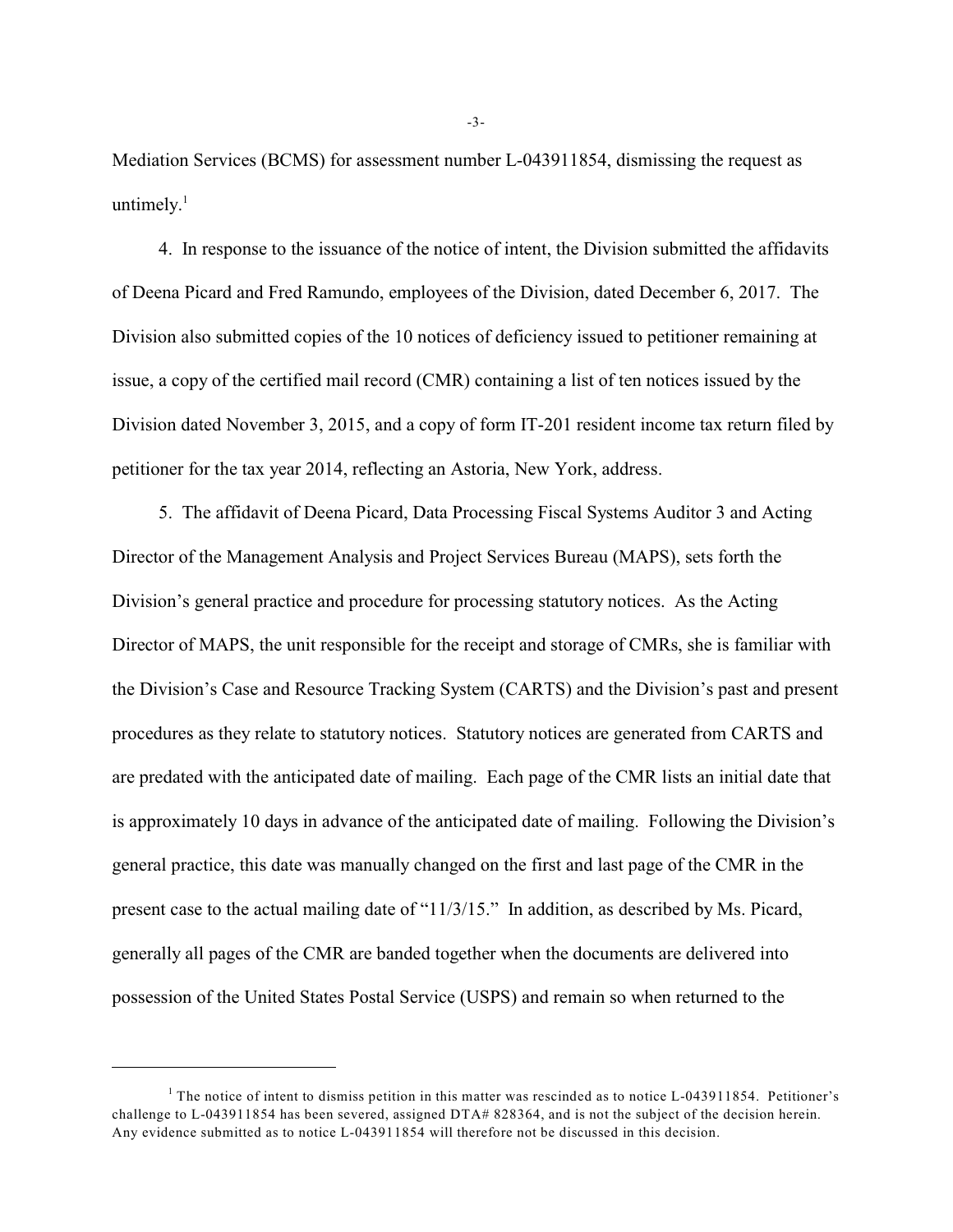Division. The pages of the CMR stay banded together unless otherwise ordered. The page numbers of the CMR run consecutively, starting with "1" and are noted in the upper right corner of each page.

6. All notices are assigned a certified control number. The certified control number of each notice is listed on a separate one-page mailing cover sheet, which also bears a bar code, the mailing address and the Departmental return address on the front, and taxpayer assistance information on the back. The certified control number is also listed on the CMR under the heading entitled "Certified No." The CMR lists each notice in the order the notices are generated in the batch. The assessment numbers are listed under the heading "Reference No." The names and addresses of the recipients are listed under "name of Addressee, Street, and PO Address."

7. The November 3, 2015 CMR in the present matter consists of 212 pages and lists 2,324 certified control numbers along with corresponding assessment numbers, names and addresses. Portions of the CMR not relevant to this matter have been redacted to preserve confidentiality of information relating to other taxpayers. A USPS employee affixed a USPS postmark dated November 3, 2015, to each page of the CMR. Pages 78 and 79 of the CMR indicate that the ten notices of deficiency at issue, assigned the following certified control numbers and listed with their corresponding assessment numbers, were mailed to petitioner, at the Astoria, New York, address listed thereon:

| Assessment ID Number | Certified Control Number |
|----------------------|--------------------------|
| L-043911855          | 7104 1002 9730 0661 4450 |
| L-043911856          | 7104 1002 9730 0661 4467 |
| L-043911857          | 7104 1002 9730 0661 4474 |
| L-043911858          | 7104 1002 9730 0661 4481 |

-4-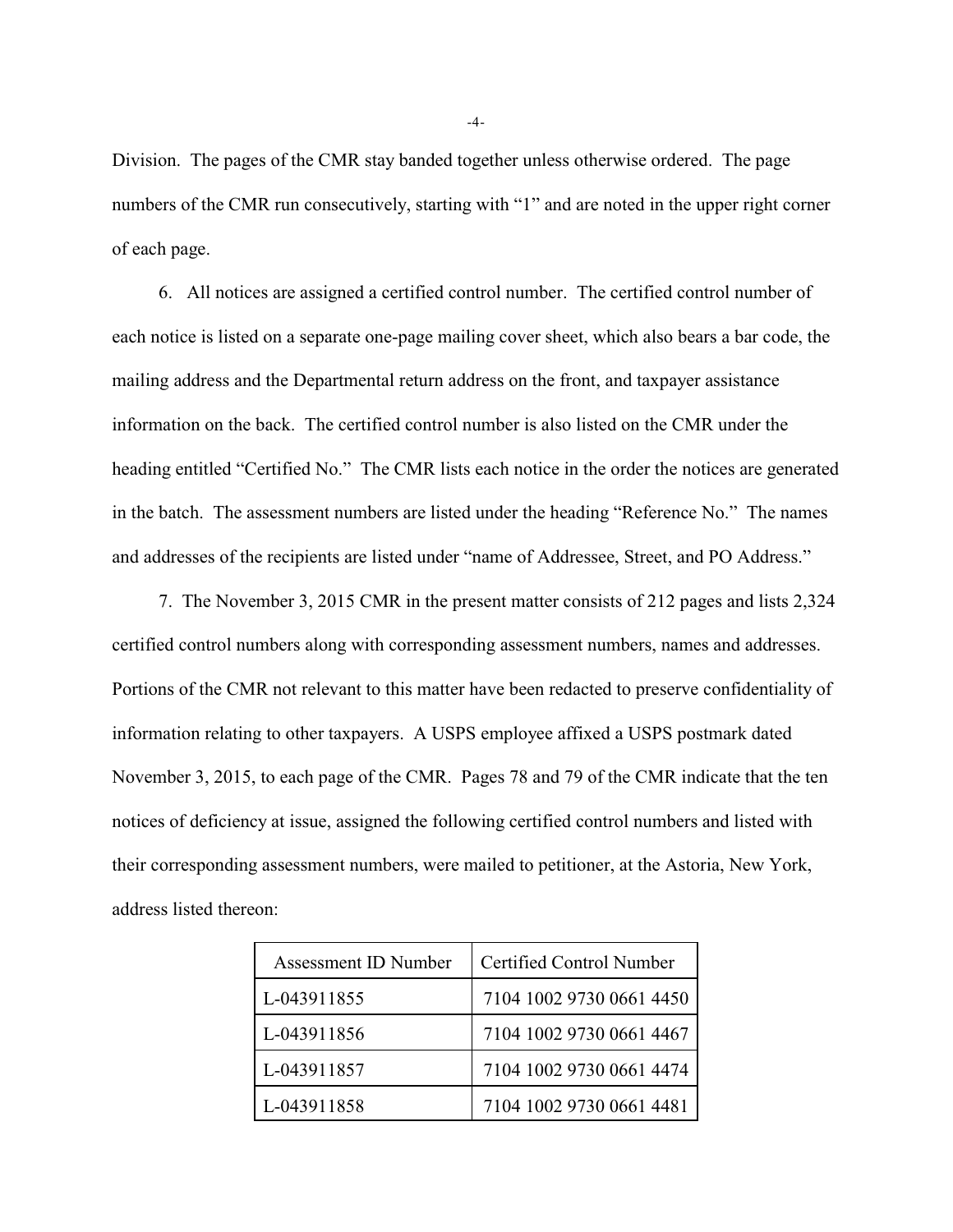| L-043911859 | 7104 1002 9730 0661 4498 |
|-------------|--------------------------|
| L-043911860 | 7104 1002 9730 0661 4504 |
| L-043911861 | 7104 1002 9730 0661 4511 |
| L-043911862 | 7104 1002 9730 0661 4528 |
| L-043911863 | 7104 1002 9730 0661 4535 |
| L-043911864 | 7104 1002 9730 0661 4542 |

The corresponding mailing cover sheets bear these same certified control numbers and petitioner's name and address as noted. The Astoria, New York, address for petitioner is the same address used by petitioner on his form IT-201 filed with the Division for the tax year 2014, and on his petition. Pages 71 and 72 of the CMR indicate that the 10 notices of deficiency at issue, assigned the following certified control numbers and listed with their corresponding assessment numbers, were mailed to petitioner's then representative, at the New Hyde Park, New York, address listed thereon:

| Assessment ID Number | Certified Control Number |
|----------------------|--------------------------|
| L-043911855          | 7104 1002 9730 0661 3682 |
| L-043911856          | 7104 1002 9730 0661 3699 |
| L-043911857          | 7104 1002 9730 0661 3705 |
| L-043911858          | 7104 1002 9730 0661 3712 |
| L-043911859          | 7104 1002 9730 0661 3729 |
| L-043911860          | 7104 1002 9730 0661 3736 |
| L-043911861          | 7104 1002 9730 0661 3743 |
| L-043911862          | 7104 1002 9730 0661 3750 |
| L-043911863          | 7104 1002 9730 0661 3767 |
| L-043911864          | 7104 1002 9730 0661 3774 |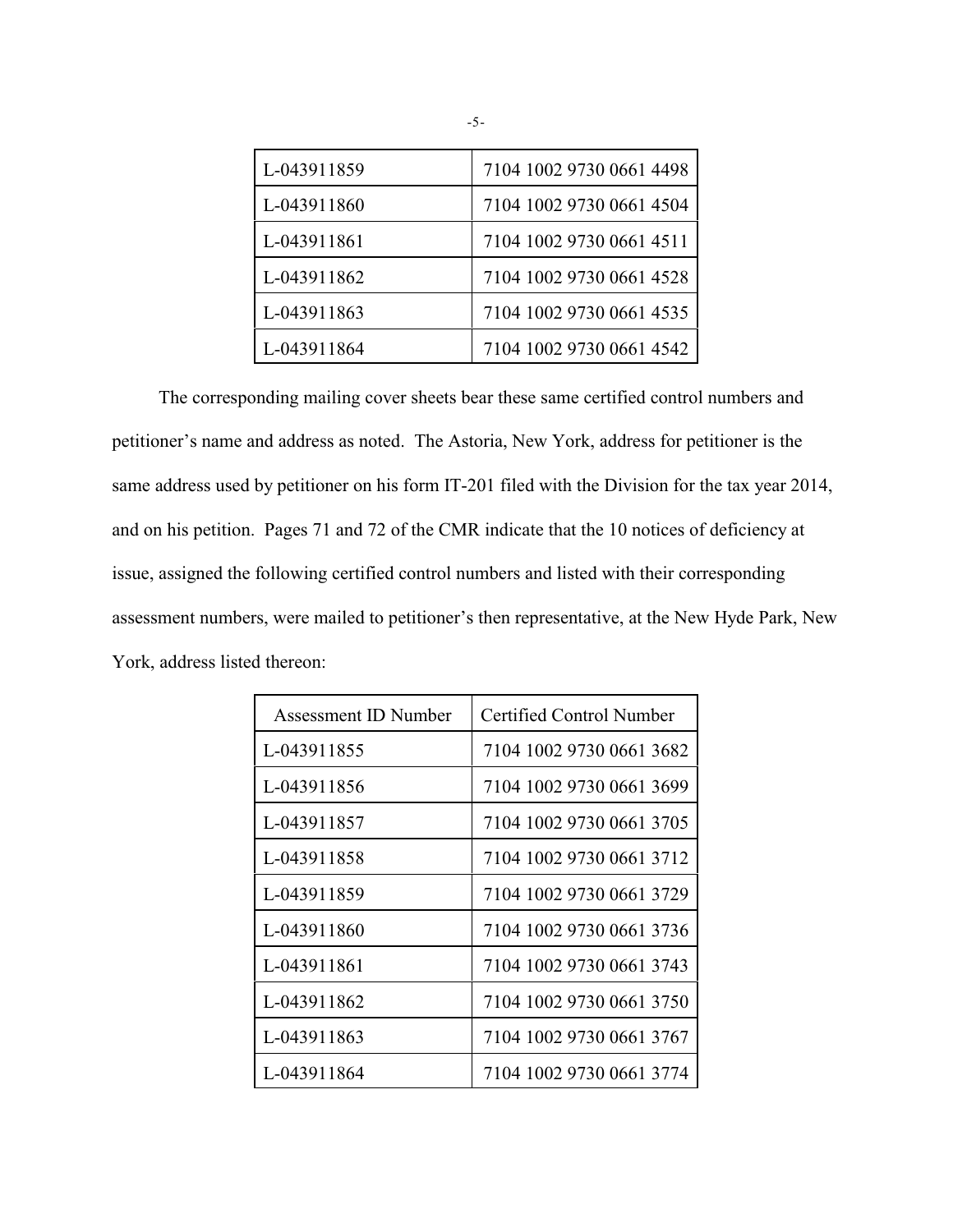8. The affidavit of Fred Ramundo, a supervisor in the Division's mail room since December of 2013, and currently a Stores and Mail Operations Supervisor, attested to the regular procedures followed by his staff in the ordinary course of business of delivering outgoing mail to branch offices of the USPS. More specifically, once a notice and accompanying mailing cover sheet is placed in the "Outgoing Certified Mail" basket in the Mail Processing Center, a member of the staff retrieves the notice and mailing cover sheet and operates a machine that puts each notice and mailing cover sheet into a windowed envelope. A staff member then weighs, seals and places postage on each envelope. The first and last pieces listed on the CMR are checked against the information contained on the CMR. A clerk than performs a random review of 30 or fewer pieces listed on the CMR by checking those envelopes against the information contained on the CMR. The CMR has been stamped "Post Office Hand write total # of pieces and initial. Do Not stamp over written areas." Thereafter, a member of the staff delivers the stamped envelopes to a branch of the USPS in the Albany, New York, area. A postal employee is requested to affix a postmark, and sign or initial the CMR, indicating receipt by the post office.

9. In this particular instance, the postal employee affixed a postmark dated November 3, 2015, to each page of the 212-page CMR. The postal employee also wrote and circled the number "2324" and initialed page 212 to indicate the total pieces of mail received at the post office.

10. Mr. Ramundo stated that the CMR is the Division's record of receipt, by the USPS, for pieces of certified mail. In the ordinary course of business and pursuant to the practices and procedures of the Division's Mail Processing Center, the CMR is picked up at the post office by a member of Mr. Ramundo's staff on the following day after its initial delivery and is then

-6-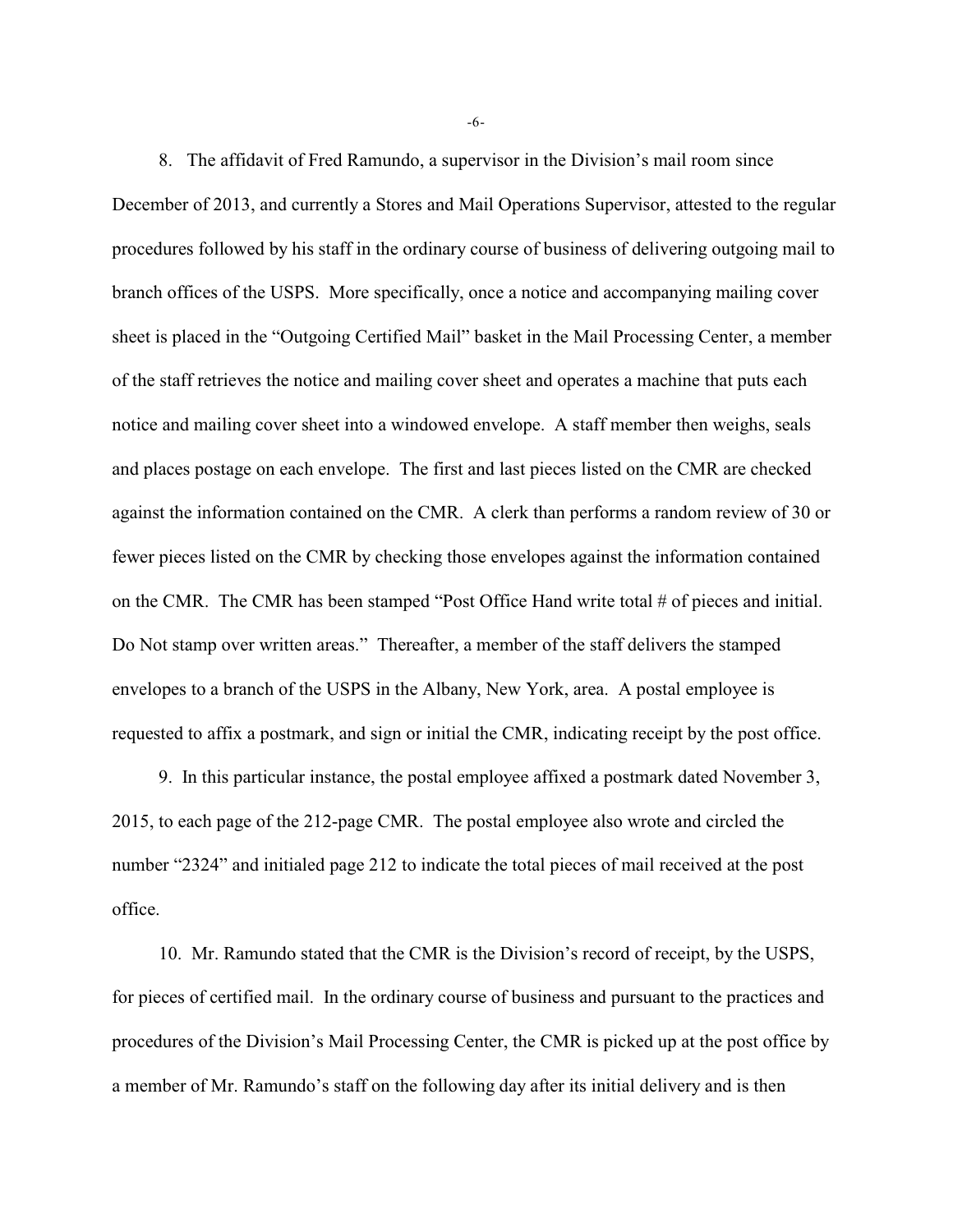delivered to the originating office. The CMR is maintained by the Division in the regular course of business.

11. Based upon his review of the affidavit of Deena Picard, the exhibits attached thereto and the CMR, Mr. Ramundo stated that on November 3, 2015, an employee of the Mail Processing Center delivered 10 pieces of certified mail addressed to John Goutos and 10 pieces of certified mail addressed to Mr. Goutos' representative to a branch of the USPS in the Albany, New York area, in sealed envelopes for delivery by certified mail. He stated that he can also determine that a member of his staff obtained a copy of the CMR delivered to and accepted by the post office on November 3, 2015, for the records of the Division. Mr. Ramundo asserts that the procedures described in his affidavit are the regular procedures followed by the Mail Processing Center in the ordinary course of business when handling items to be sent by certified mail and that these procedures were followed in mailing the pieces of certified mail to petitioner on November 3, 2015.

12. The notices of deficiency at issue assert penalties against petitioner under Tax Law § 685 (g) as a person responsible for unpaid withholding taxes due from Dellorso, Goutos & Olshanetskiy Physicians, P.C.

13. Petitioner attached to his petition letters from former employees of Dellorso, Goutos & Olshanetskiy Physicians, P.C. The letters indicate that Thomas D. Kelliher was CEO of the business and was in charge of its day-to-day operations. A form SS-4, application for employer identification number, is also attached to the petition. This form appears to have been signed on behalf of Dellorso, Goutos & Olshanetskiy Physicians, P.C. by Mr. Kelliher as executive director and is dated April 8, 2004.

-7-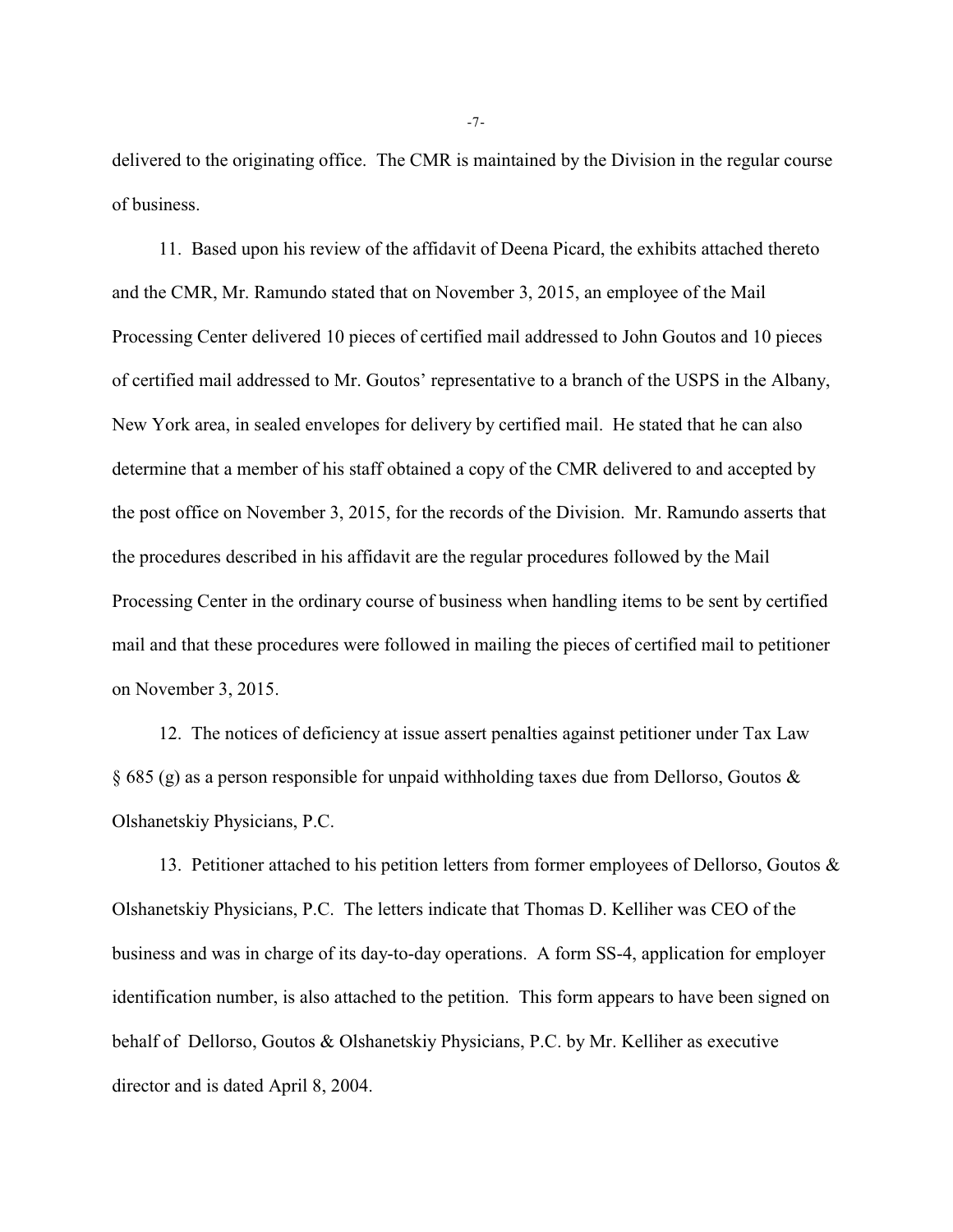14. In response to the notice of intent to dismiss petition, petitioner submitted a letter dated August 14, 2017 from the New York State Department of Labor addressed to Dellorso, Goutos & Olshanetskiy Physicians, P.C., to the attention of Mr. Kelliher, executive director. The letter requests a payment from the business for certain underpayments, liquidated damages, and penalties. The letter also indicates that the Department of Labor determined that Mr. Kelliher was the person responsible for the day-to-day operations of the business. Also in response to the notice of intent, petitioner submitted letters from his representative, dated November 20, 2017 and December 19, 2017. The letters argue that petitioner was not a responsible officer of the business entity; that petitioner was deceived by his former representative into accepting responsible officer status; and that the Division should have required that petitioner obtain an unconflicted representative.

## *THE DETERMINATION OF THE ADMINISTRATIVE LAW JUDGE*

The Administrative Law Judge observed that the standard of review in the present matter is the same as that of a summary determination motion. That is, that the petition may be dismissed as a matter of law if there is no material issue of fact.

The Administrative Law Judge noted that there is a 90-day statutory time limit for filing a petition following the issuance of a notice of deficiency. The Administrative Law Judge also noted that the Division bears the burden of establishing that it properly issued the notice by mailing the document to the taxpayer's last known address using certified or registered mail. The Administrative Law Judge found that the Division can meet this burden by establishing its standard mailing procedure and that such procedure was followed in this case.

-8-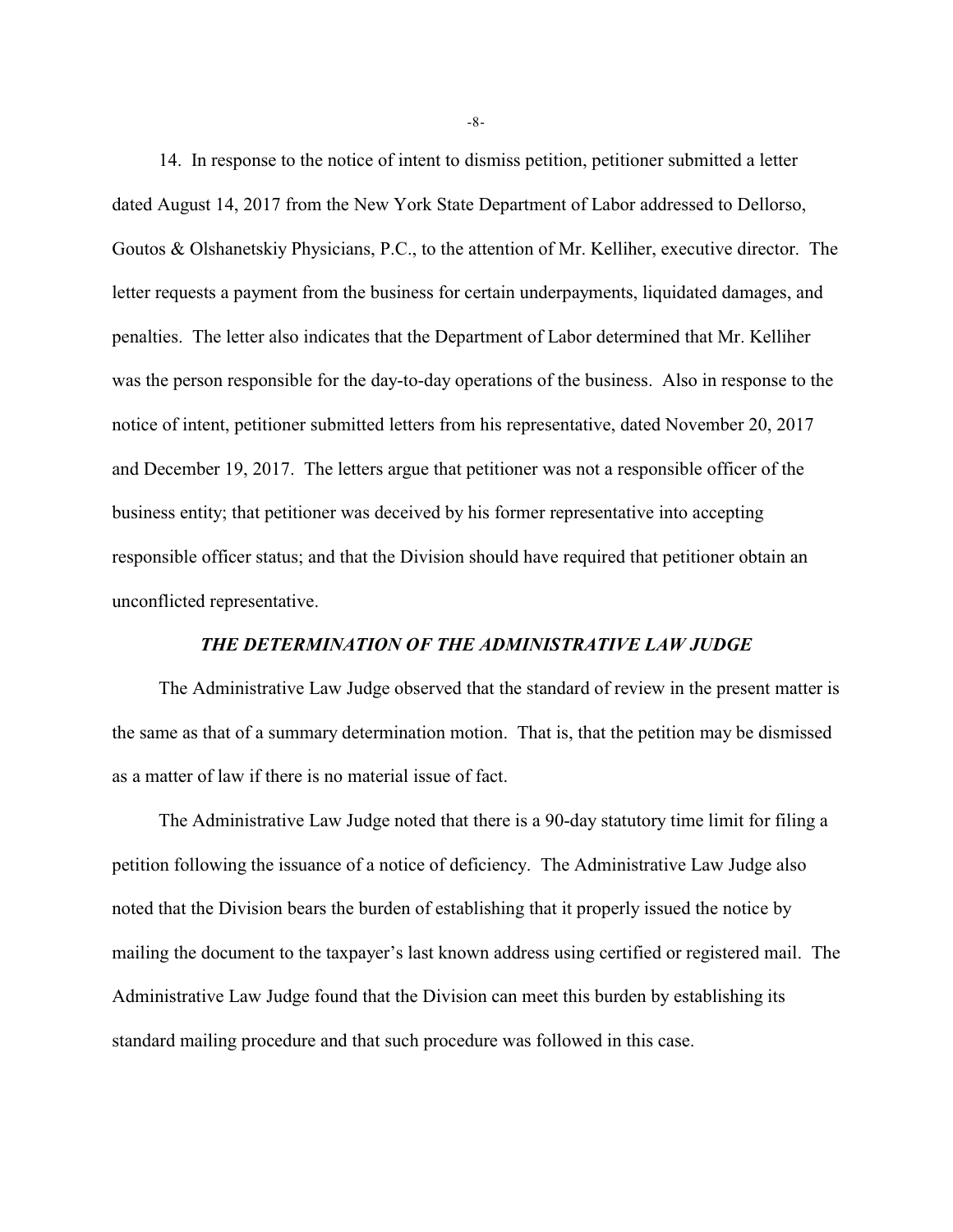The Administrative Law Judge concluded that the Division met these evidentiary standards and established that the subject notices of deficiency were properly mailed to petitioner on November 3, 2015. Specifically, the Administrative Law Judge found that the Picard and Ramundo affidavits and the CMR establish both the Division's general mailing procedure and that such procedure was followed here.

The Administrative Law Judge concluded that, as the petition herein was filed after the expiration of the 90-day statutory time limit, the Division of Tax Appeals lacks jurisdiction in this matter. The Administrative Law Judge thus dismissed the petition.

# *SUMMARY OF ARGUMENTS ON EXCEPTION*

Petitioner does not contest the Division's evidence of mailing. Rather, as he did below, petitioner contends that he was misled by his former representative into not timely protesting the statutory notices. Petitioner asserts that his former representative was actually serving the interests of Mr. Kelliher; that the Division was aware of this conflict of interest; and that the Division should have made petitioner aware of the need to secure representation separate from Mr. Kelliher. Petitioner asserts that the Division violated its own policy in failing to require that petitioner have non-conflicted representation. Petitioner contends that he would have timely protested the notices of deficiency if his former representative did not mislead him. Accordingly, petitioner requests that his petition in the present matter be deemed timely. Petitioner also contends that he was not involved in the operations of Dellorso, Goutos & Olshanetskiy Physicians, P.C. beyond providing medical services as a physician.

Petitioner submitted documents on exception that were not part of the record before the Administrative Law Judge. Such documents consist of a Department of the Treasury-Internal

-9-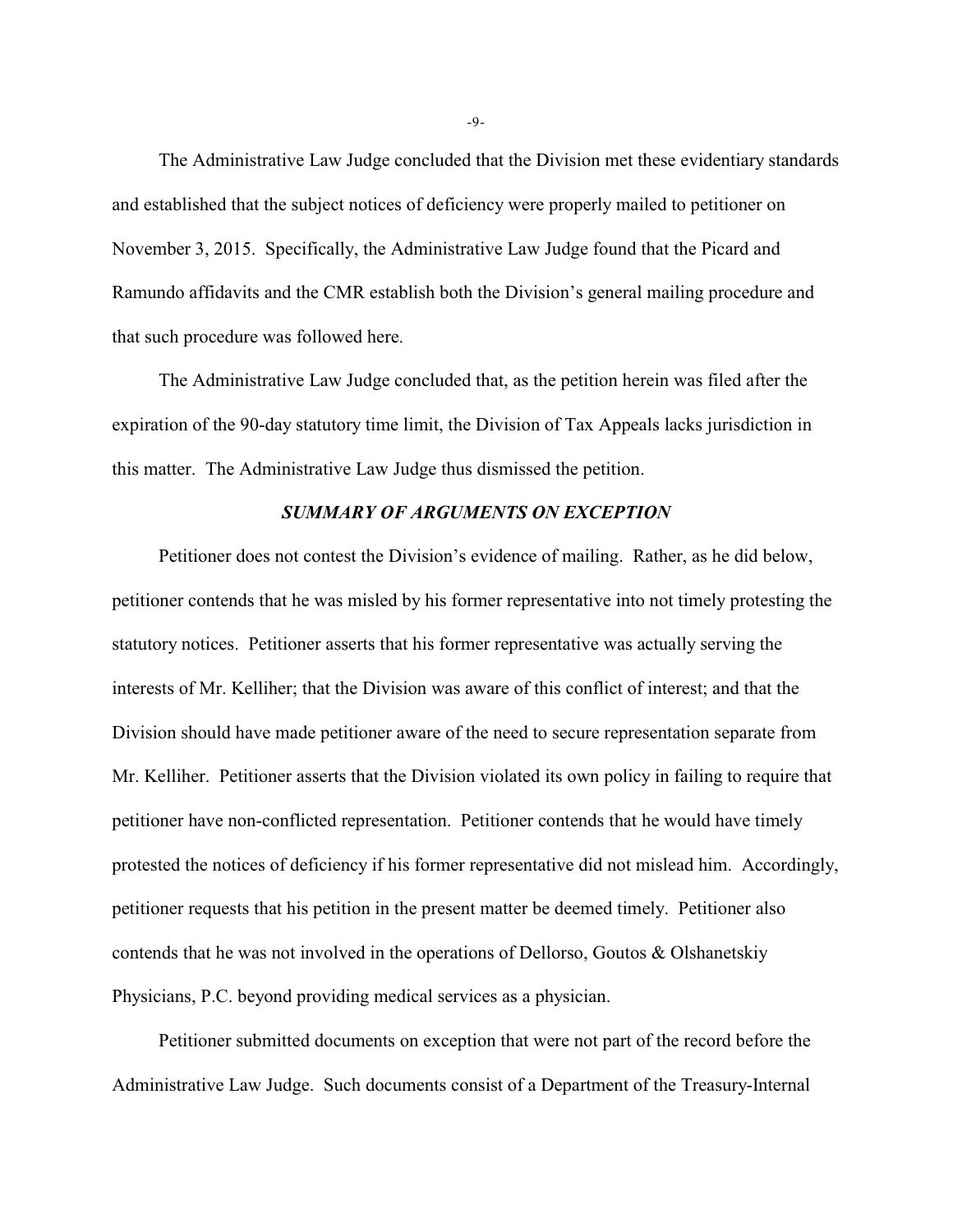Revenue Service form 4181 dated September 11, 2010 and a letter dated June 5, 2018 from the Internal Revenue Service Office of Professional Responsibility.

The Division asserts that the Administrative Law Judge correctly determined that the Division demonstrated proper mailing of the relevant notices of deficiency on the date claimed and that the petition herein was thus late-filed and properly dismissed. The Division rejects petitioner's claims regarding his former representative as unsubstantiated. The Division opposes the receipt of the documents offered by petitioner on exception.

#### *OPINION*

The Administrative Law Judge's dismissal of petitioner's protest of the notices of deficiency at issue was made following the Supervising Administrative Law Judge's issuance of a notice of intent to dismiss petition pursuant to section 3000.9 (a) (4) of the Tax Appeals Tribunal Rules of Practice and Procedure (20 NYCRR 3000.9 [a] [4]). The standard of review for a notice of intent to dismiss is the same as that for a summary determination motion (*Matter of Victory Bagel Time, Inc.*, Tax Appeals Tribunal, September 13, 2012). That is, such a motion "shall be granted if, upon all the papers and proof submitted, the administrative law judge finds that it has been established sufficiently that no material and triable issue of fact is presented" (20 NYCRR 3000.9 [b] [1]).

"The proponent of a summary judgment [or determination] motion must make a prima facie showing of entitlement to judgment as a matter of law, tendering sufficient evidence to eliminate any material issues of fact from the case (citations omitted)" (*Winegrad v New York Univ. Med. Ctr.*, 64 NY2d 851, 853 [1985]). In contrast, the opponent of such a motion "must"

-10-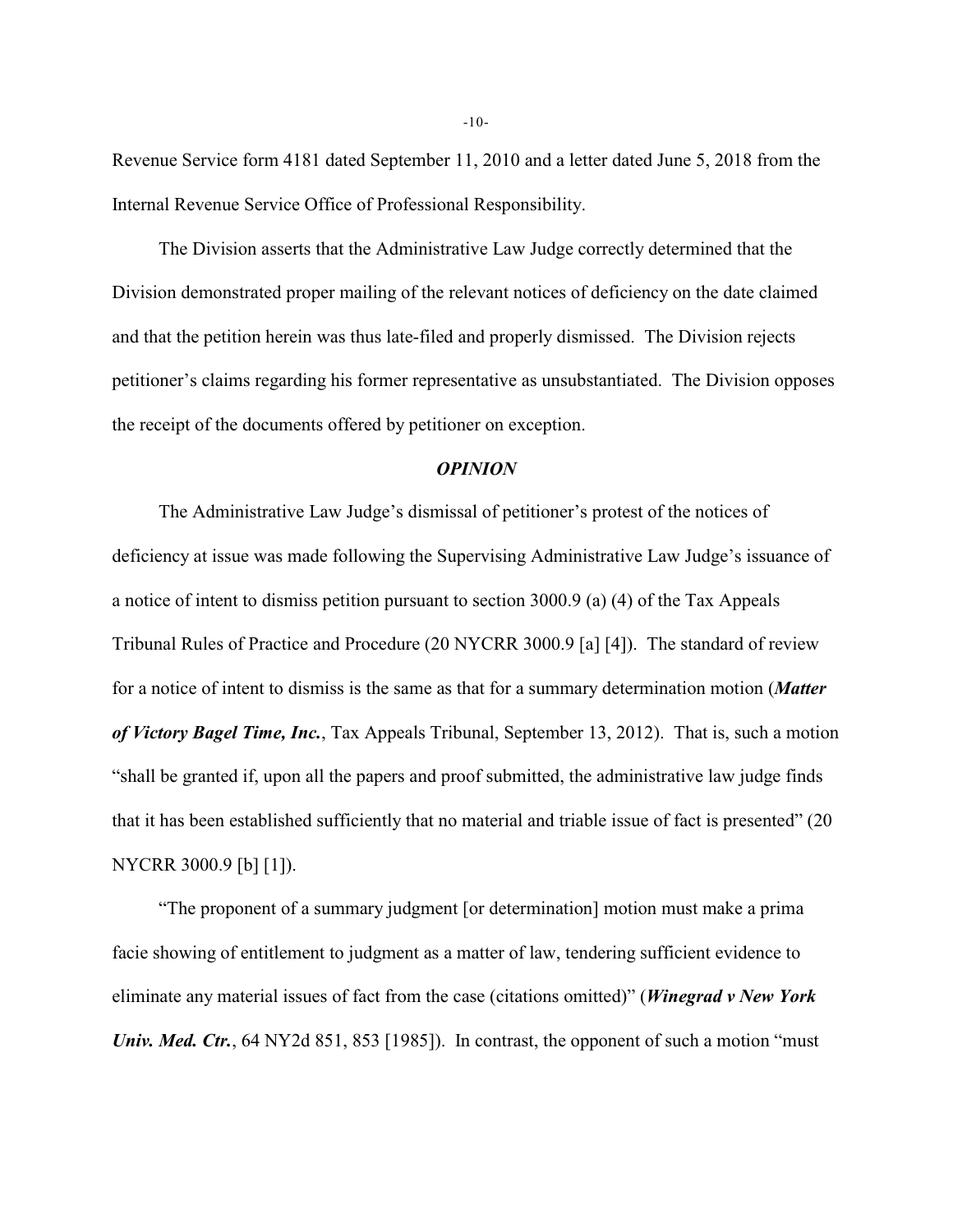. . . produce 'evidentiary proof in admissible form sufficient to require a trial of material questions of fact on which he rests his claim,' and 'mere conclusions, expressions of hope or unsubstantiated allegations or assertions are insufficient'" (*Whelan v GTE Sylvania*, 182 AD2d 446, 449 [1992] *citing Zuckerman v City of New York*, 49 NY2d 557, 562 [1980]).

Where the Division determines a deficiency of income tax, it may mail a notice of deficiency to a taxpayer (Tax Law § 681 [a]). Such a notice must be mailed by certified or registered mail to the taxpayer at his or her last known address (*id.*). With exceptions not relevant here, there is a 90-day statutory time limit for filing a petition following the issuance of a notice of deficiency (Tax Law §§ 681 [b], 689 [b]). There is a similar 90-day time limit to file a request for conciliation conference with BCMS if the taxpayer so chooses (Tax Law § 170 [3-a] [a]). A notice of deficiency becomes an assessment subject to collection unless the taxpayer files a timely petition or a timely request for conciliation conference (Tax Law § 681 [b]). The Division of Tax Appeals and this Tribunal lack jurisdiction to consider the merits of a late-filed protest (*see Matter of Lukacs*, Tax Appeals Tribunal, November 8, 2007; Tax Law § 2006 [4]).

Where, as here, the timeliness of a taxpayer's petition is in question, the initial inquiry is whether the Division has met its burden of demonstrating the date and fact of proper mailing of the relevant statutory notice (*see Matter of Katz*, Tax Appeals Tribunal, November 14, 1991; Tax Law  $\S 681$  [a]). This means that the Division must show proof of a standard mailing procedure and proof that such procedure was followed in the particular instance in question (*see Matter of New York City Billionaires Constr. Corp.*, Tax Appeals Tribunal, October 20, 2011). The Division may meet this burden by "producing affidavits from individuals with the requisite

-11-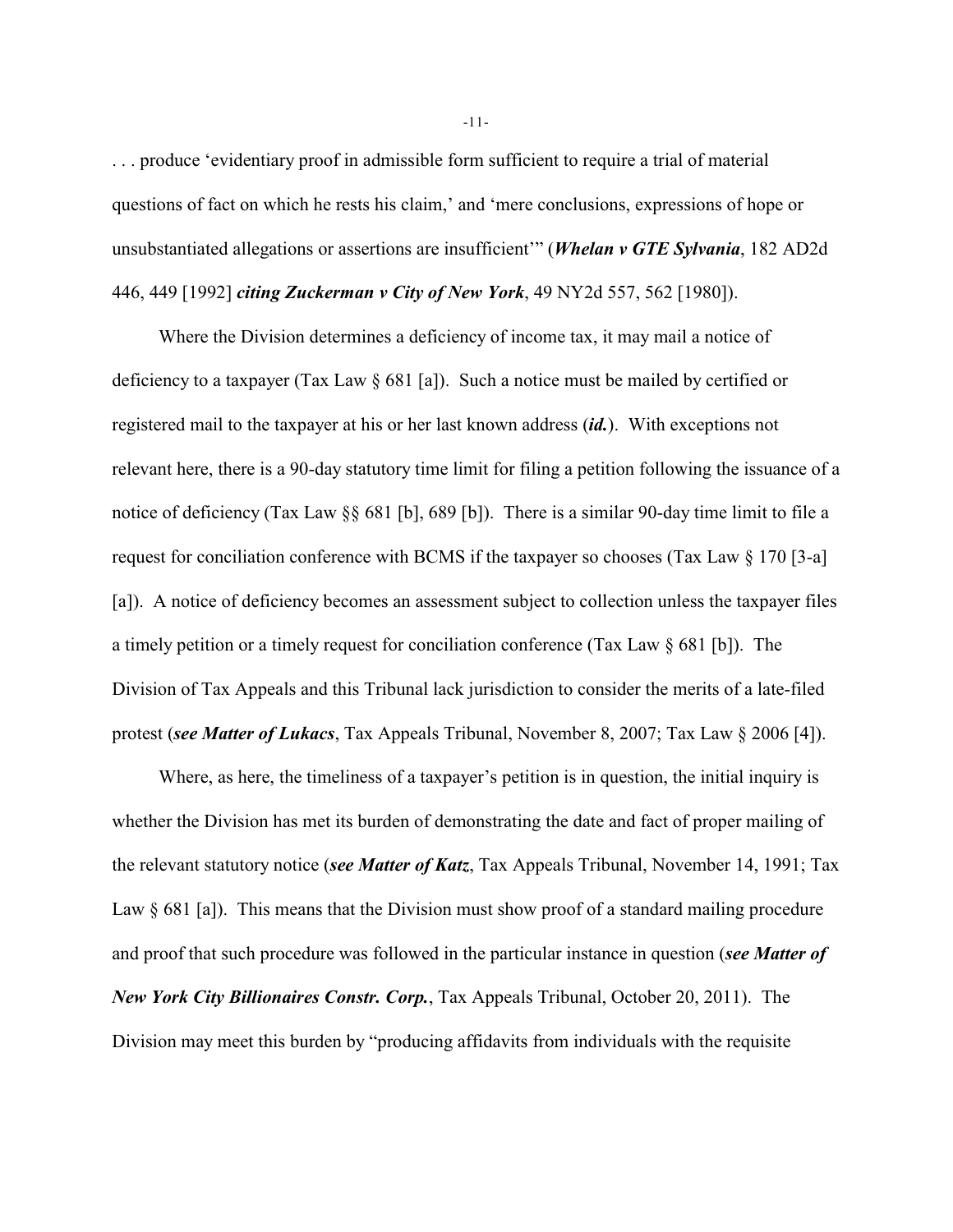knowledge of mailing procedures and a properly completed CMR (citations omitted)" (*Matter of Balan*, Tax Appeals Tribunal, October 27, 2016).

We agree with the Administrative Law Judge's conclusion that the Division has introduced adequate proof of its standard mailing procedures through the affidavits of Ms. Picard and Mr. Ramundo, Division employees involved in and possessing knowledge of the process.

We also agree with the Administrative Law Judge's conclusion that the CMR relevant to this matter was properly completed. As noted, petitioner's name and address, and corresponding certified control and assessment numbers are included thereon with respect to each of the ten notices of deficiency at issue. The CMR bears USPS postmarks dated November 3, 2015 on each page thereof. A USPS employee hand wrote and circled the total pieces listed number and initialed the last page of the CMR to indicate receipt by the post office of all pieces of mail listed thereon in accordance with the Division's standard mailing procedure. As so completed, the CMR is highly probative evidence of the fact and date of mailing (*see Matter of Modica*, Tax Appeals Tribunal, October 1, 2015).

We further agree with the Administrative Law Judge that the Division used petitioner's last known address in mailing the notices, as the address on the mailing cover sheet and the CMR conforms with the address listed on petitioner's 2014 New York resident income tax return (*see* Tax Law § 691 [b]).

We note also that the CMR shows that copies of the notices of deficiency were mailed to petitioner's former representative as required (*see Matter of Hyatt Equities*, *LLC*, Tax Appeals Tribunal, May 22, 2008).

-12-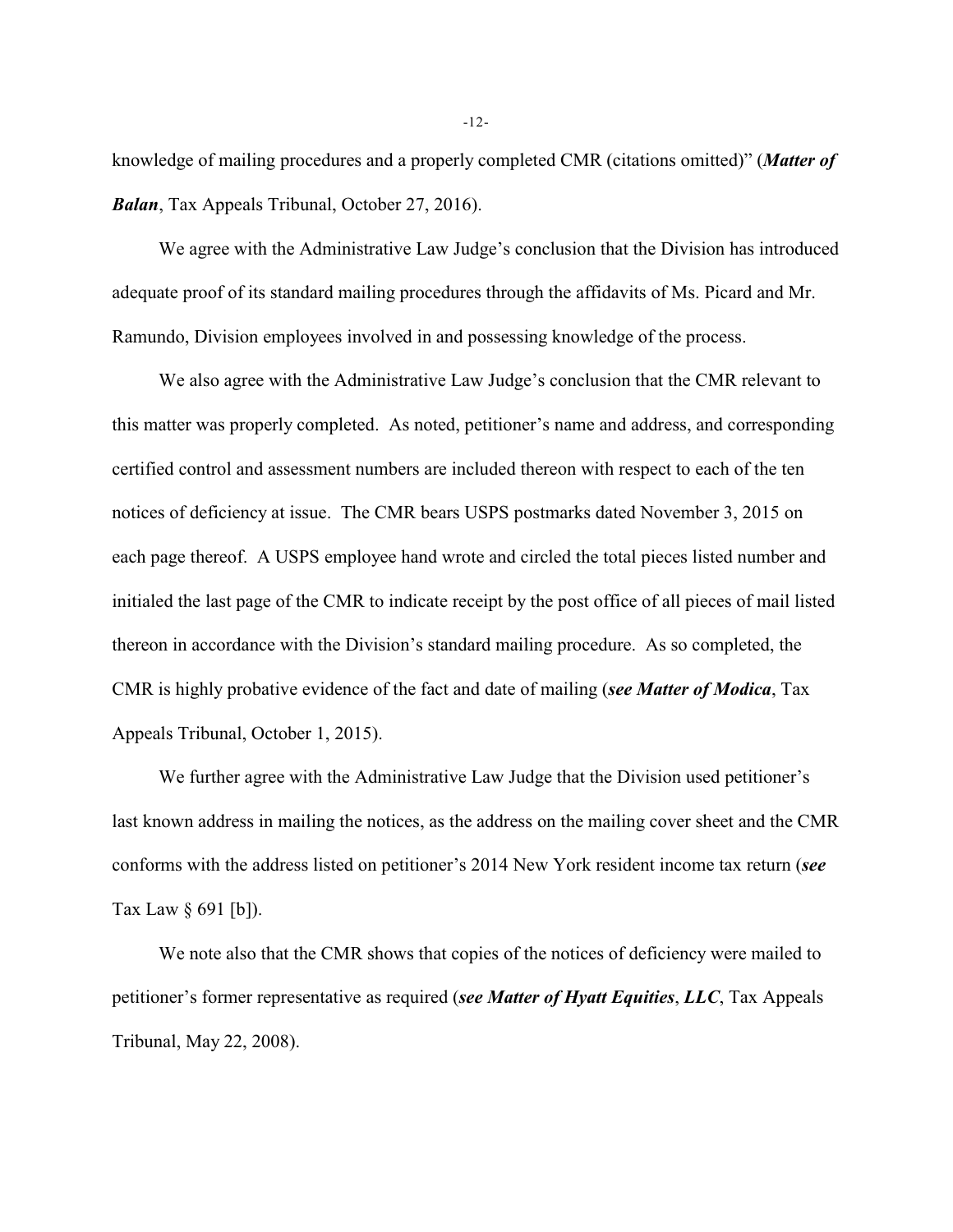Accordingly, we find that the Division properly issued the subject notices of deficiency to petitioner at his last known address on November 3, 2015. The petition herein, filed on August 14, 2017, was therefore untimely (Tax Law §§ 681 [b], 689 [b]).

We reject petitioner's contention that his protest should be deemed timely based on his claim that his former representative misled him into not timely protesting the statutory notices. As the Division rightly observes in its letter brief, the asserted facts underlying this contention are unsubstantiated. Indeed, the claimed facts are merely assertions made in letters submitted by petitioner's current representative in opposition to the notice of intent (*see* finding of fact 14). As noted previously, unsubstantiated assertions are insufficient to defeat a notice of intent to dismiss (*see Whelan v GTE Sylvania*, 182 AD2d at 449). Citing 20 NYCRR part 2600, petitioner argues that the Division violated its own policy in failing to require that petitioner have non-conflicted representation. The cited regulations describe certain duties and responsibilities of tax preparers with regard to conflicts of interest (*see* 20 NYCRR 2600-4.3 [g]). Such regulations, however, apply to individuals required to register as tax return preparers under Tax Law § 32 (*see* 20 NYCRR 2600-1.1 [a]) and there is no evidence in the record indicating that petitioner's former representative was such an individual. Hence, petitioner has failed to show that his former representative was subject to the cited regulations. Furthermore, even if the facts as claimed were established and petitioner's former representative was a tax return preparer registered under Tax Law § 32, the regulations provide no authority to waive the statute of limitations for the filing of a petition as petitioner requests.

By his contention that he was not involved in the management of Dellorso, Goutos  $\&$ Olshanetskiy Physicians, P.C., petitioner essentially argues that he was not a responsible officer

-13-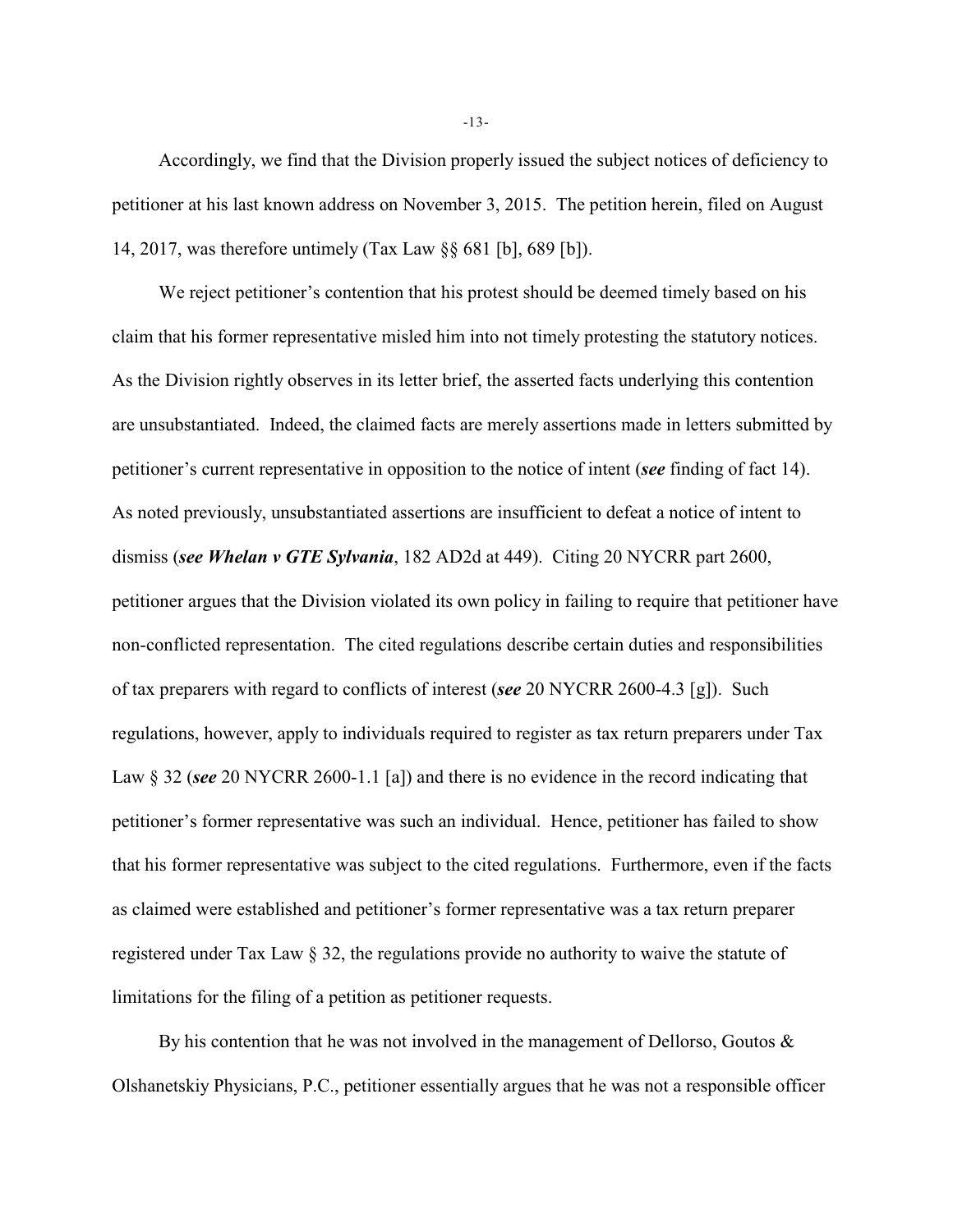of that entity of and thus not subject to penalties imposed under Tax Law § 685 (g). We may not consider this substantive argument, however, as we have no jurisdiction to consider the merits of an untimely petition (*see Matter of Lukacs*; Tax Law § 2006 [4]).

Finally, consistent with our longstanding practice, we do not accept into the record the documents submitted by petitioner on exception and have not considered such documents in the rendering of this decision (*see e*.*g.*, *Matter of Sarmiento*, Tax Appeals Tribunal, December 20, 2018).

Accordingly, it is ORDERED, ADJUDGED and DECREED that:

- 1. The exception of John Goutos is denied;
- 2. The determination of the Administrative Law Judge is affirmed; and
- 3. The petition of John Goutos is dismissed.